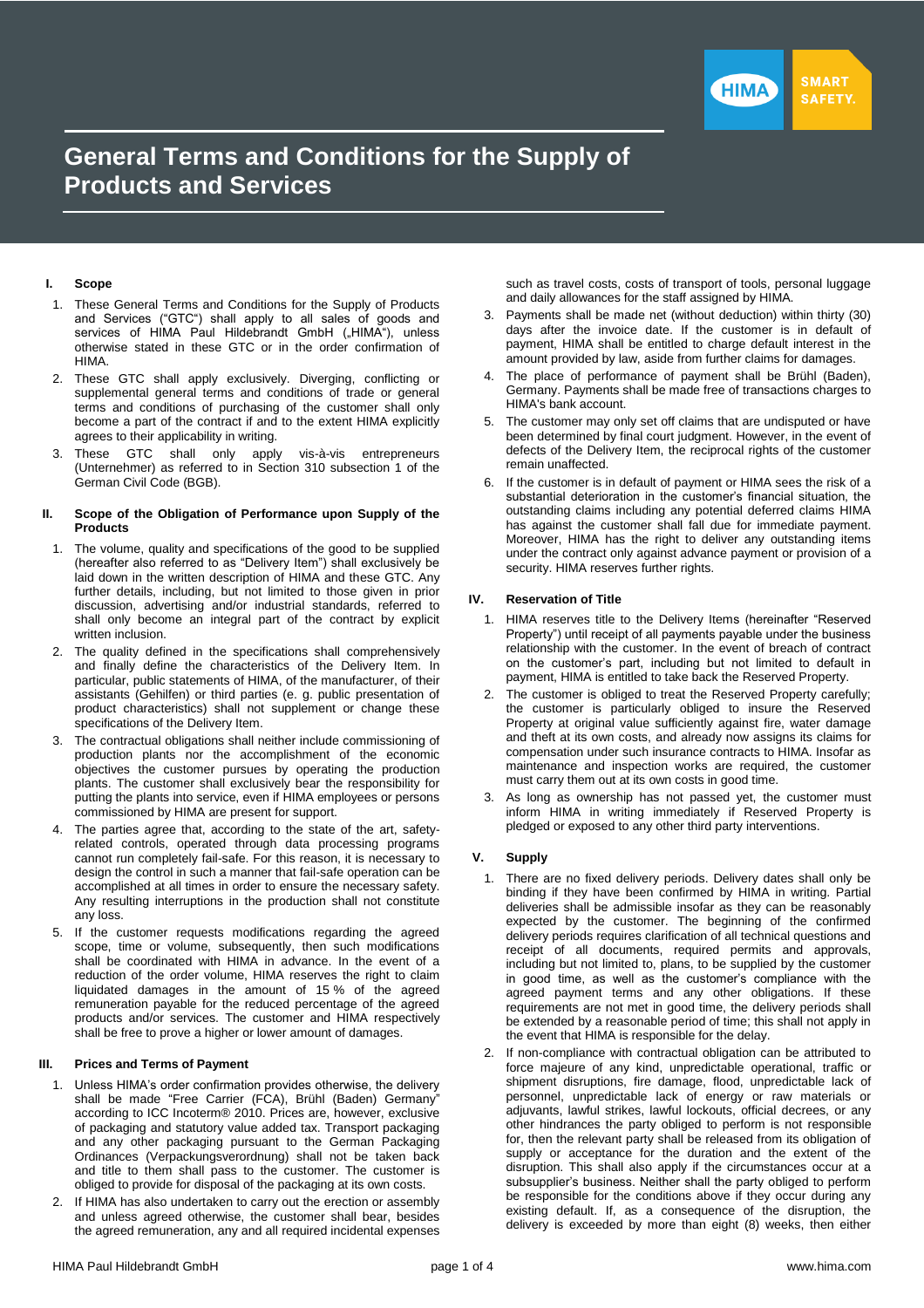

party is entitled to withdraw from the contract and there shall be no claims for damages in this regard.

The payment obligations of the relevant parties shall be excluded from the provisions above.

- 3. If HIMA falls in default, the customer may provided that it credibly establishes it suffered a loss from such default – claim compensation of 0.5 % for each full week of default, but in total no more than 5 % of the price for the part of the Delivery Item which could not take into service as intended due to the default.
- 4. If dispatch or delivery is delayed upon the customer's request by more than one month after notice of readiness for dispatch is given, then HIMA may charge warehouse costs to the customer in the amount of 0.5 % of the price of the Delivery Items, but no more than 5 %. The customer is entitled to prove that HIMA has suffered no or lower warehouse costs. HIMA is entitled to prove that it has suffered higher loss. The provisions regarding passing of risk shall remain unaffected by the aforesaid.

## **VI. Passing of Risk**

Unless explicitly agreed otherwise, the risk of accidental destruction and accidental deterioration shall pass to the customer according to ICC Incoterm® 2010 "FCA Brühl (Baden), Germany".

## **VII. Liability for Defects**

- 1. It is a precondition of the customer's claims for defect that the customer has properly performed its duties owed by law to examine the goods delivered and give notification of defects.
- 2. Claims for defects shall be excluded in the event of only marginal deviations from the agreed quality, only marginal impairment of usability, natural wear and tear or damage arising after the passing of risk from incorrect or negligent handling, excessive strain, inappropriate utilities, defective workmanship, unsuitable building land or because of special external circumstances not anticipated under the contract. Claims based on defects attributable to improper modifications or repair work carried out by the customer or third parties and the consequences thereof shall be likewise excluded.
- 3. If the Delivery Items are defective, HIMA is entitled to cure (Nacherfüllung) in form of remedy or by supplying a new item free of defects at its own discretion. This shall not apply if the customer had to take back the software from his buyer as a result of an asserted defect or if the buyer has reduced the purchase price. In the event of remedy or replacement delivery, HIMA is obliged to bear any and all expenses required for cure, including, but not limited to, transport, infrastructure, labour and material costs; however, this shall not apply to additional costs arising from the Delivery Item having been taken to a place other than the place of performance, unless such transportation complies with the Delivery Item's intended use. This shall apply accordingly to the customer's claim for reimbursement of expenses pursuant to Section 445a BGB, provided that the last agreement in the supply chain is no consumer good purchase. The customer's right of recourse as may arise in this context vis-à-vis HIMA shall only exist to the extent as the customer has not made any agreements with its customer beyond the claims for damages provided by law.
- 4. If cure has failed repeatedly, has been refused or cannot be reasonably expected or not performed within a reasonable time limit set for cure or such setting of a time limit is dispensable, then the customer is entitled to withdraw from the contract or to reduce the remuneration. If the customer requests compensation for damages in lieu of performance or intends to repair the defect itself, then cure shall only be deemed failed after the second unsuccessful attempt. For the rest, the cases of dispensability of setting a time limit provided by law shall remain unaffected.
- 5. Unless otherwise stated in the contract or in applicable law, the warranty period for Delivery Items shall be twenty-four (24) months after delivery. The statutory provisions concerning suspension, suspension of expiry and the recommencement of the statute of limitations shall also remain unaffected hereby.

# **VIII. Industrial Property Rights and Copyrights, Legal Defects**

1. HIMA reserves the unrestricted exploitations rights under property and copyright law to cost estimates, drawings, calculations and any other documents (hereinafter jointly referred to as "Documents").

- 2. Unless agreed otherwise, HIMA is obliged to supply the goods free of third parties' industrial property rights and copyrights (hereinafter jointly referred to as "IPR") only in the country of delivery or the agreed country of the end customer respectively. If a third party asserts justified claims against the customer based on the infringement of IPR with respect to the Supplies provided by HIMA and used pursuant to the contract, then HIMA shall be liable vis-à-vis the customer within the warranty period as follows:
	- a. HIMA shall, at its own option and at its own costs, either acquire a right to use the relevant delivery or modify it in such a way that the IPR will no longer be infringed, or replace it. If doing so is impossible for HIMA at reasonable conditions, then the customer shall be entitled to withdraw from the contract or reduce the remuneration as provided by law.
	- b. HIMA's obligation to pay damages shall be governed by the section "Liability" below.
	- c. HIMA obligations above shall only apply to the extent that the customer immediately notifies HIMA in writing of the claims asserted by the third party, does not admit an infringement vis-à-vis third parties, and HIMA reserves the right to all defensive actions and settlement negotiations. If the customer ceases to use the supply in order to reduce damages or for other important reasons, it is obliged to point out to the third party that this cessation of use does not involve any acknowledgement of infringement of IPR.
- 3. Claims of the customer shall be excluded to the extent the customer is responsible for the infringement of IPR, including but not limited to, if the infringement of the IPR is caused by specific requirements of the customer, by an application not foreseeable by HIMA or because the customer modifies the Delivery Item or uses it together with products not supplied or authorized by HIMA. In the event of infringement of IPR, the claims of the customer regulated in subsection 2 a. shall be governed by the provisions of item VII of subsection 3 accordingly.

## **IX. Liability**

Unless agreed otherwise in an individual contract, HIMA shall be liable as follows:

- 1. Cases of liability are defined by the statutory provisions.
- 2. HIMA shall be liable without limitation in the event of wilful misconduct, gross negligence, fraudulent intent, provision of a guarantee, culpable injury to life, limb or health and liability pursuant to the German Product Liability Act (Produkthaftungsgesetz).
- 3. Unless a case of the subsection above is concerned, HIMA's liability in the event of negligent breach of fundamental rights and duties arising from the nature of the contract shall be limited to the amount of twice the order value per damaging occurrence and year. Insofar as the foreseeable risk of the contract does not substantially exceed the maximum liability amount, the parties may agree a higher liability amount – against an equivalent remuneration for HIMA's assumption of risk – provided that insurance coverage can be taken out for this.
- 4. For the rest, HIMA's liability shall be excluded unless laid down above otherwise.
- 5. The limitations and disclaimers of liability above shall also apply insofar as the customer requests reimbursement of vain expenditures in lieu of a claim for compensation for damages.
- 6. Insofar as liability of HIMA is excluded or limited, this shall also apply to personal liability of the employees, staff, representatives (Vertreter), corporate bodies (Organe) and assistants in performance (Erfüllungsgehilfen) of HIMA.

## **X. Confidentiality**

The customer shall keep any and all received drawings, calculations, figures and other documents as well as any and all verbal and written information strictly confidential and – unless advised for accomplishing the purpose of the contract – shall not record or exploit them in any way. They may be disclosed to third parties only with the explicit written consent of HIMA. The obligation to confidentiality shall remain in full force beyond the execution of the individual contract. It shall only cease if and to the extent the provided information and documents have become generally known. The regulations above shall apply to documents of the customer correspondingly.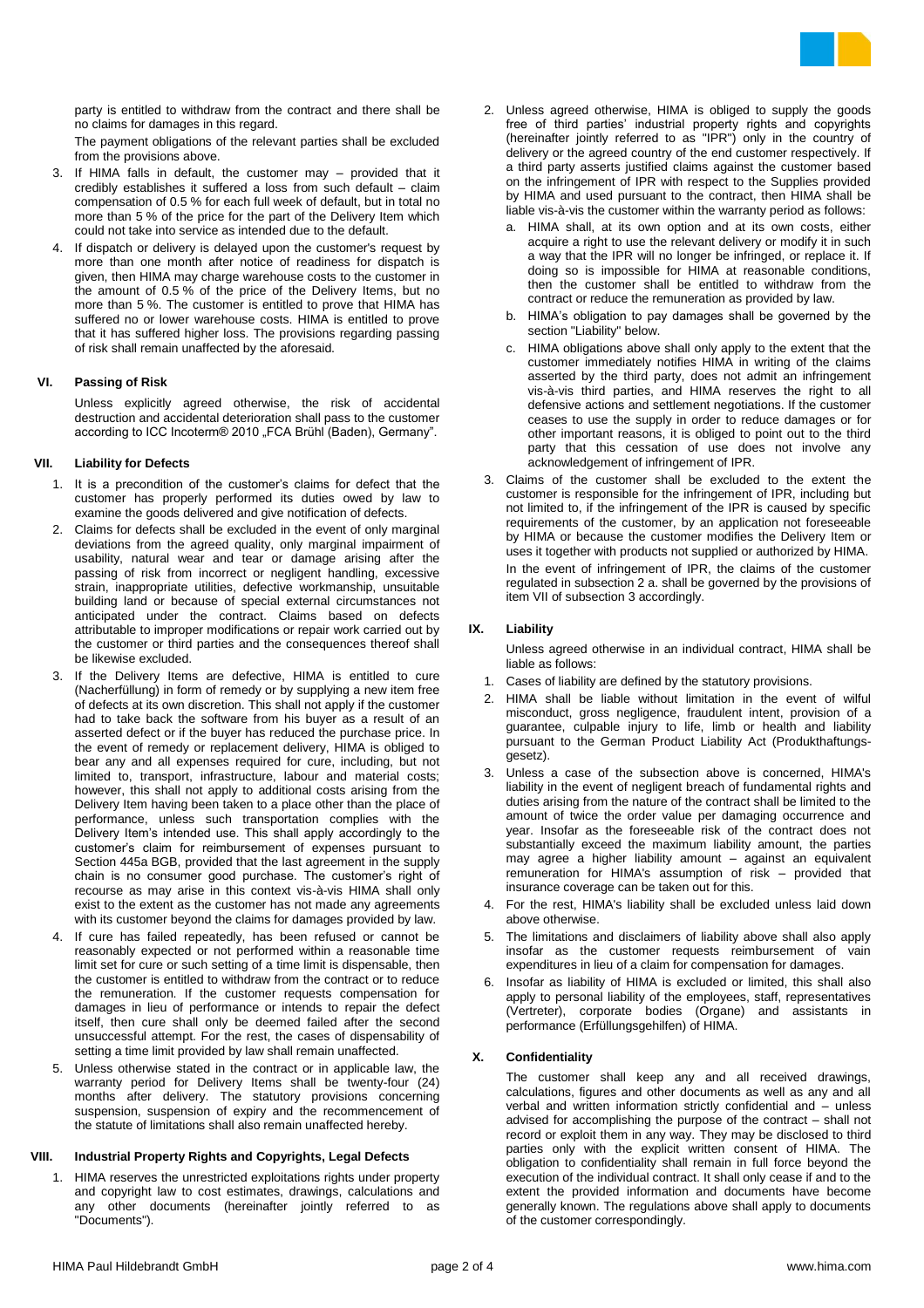

## **XI. Environmentally Compatible Disposal of Electrical and Electronic Equipment pursuant to the German Electrical and Electronic Equipment Act (ElektroG)**

The customer shall assume the obligation to properly dispose of the delivered goods after the end of their use at customer's own expense in accordance with the legal requirements. The customer shall hold HIMA harmless from the manufacturer's obligation to take the goods back and any associated claims of third parties. If the customer passes delivered goods on to commercial third parties, the customer will obtain a contractual commitment from said parties to properly dispose of the delivered goods after the end of their use in accordance with the legal requirements and, if the goods are passed on again, to impose the same obligation on the recipient(s). If the customer fails to fulfil this obligation, customer is obliged to take back the delivered goods after the end of their use by customers own customers at customer's own expense and to properly dispose of them in accordance with the legal requirements. The right of HIMA to transfer the obligation to the customer /to be held harmless by the customer shall not become statute barred until two years after final cessation of use of the equipment. The two-year period of suspension of expiry shall begin no earlier than upon receipt of a written notification by the customer to HIMA that the equipment is no longer used.

## **XII. Export Provision and Export Control**

- 1. In order to comply with national and international foreign trade provisions and laws, the parties will support each other and provide all necessary documentation and information upon request, such as relating to the registration of items to be exported in export control lists or to the final destination and end use of the items. Neither party is obliged to perform its obligation under the contract in violation of any statutory or internal export control regulations.
- 2. Delays caused by export checks or licensing procedures shall put any lead times or deadlines out of force. Any claims for damages based on such delays and due to the exceeding of delivery periods are excluded.
- 3. HIMA shall be entitled, to the exclusion of claims for damages of the customer, at any time to withdraw from the contract, if:
	- a. the customer, despite request, does not provide either any or sufficient information about the final destination and the end use of the Supplies;
	- b. HIMA obtains knowledge of a contractual unintended end use or knowledge of any previously unknown person involved in the business after tendering and cannot perform the contract due to German, US American or any other applicable national or EU provisions under foreign trade law or intragroup regulations;
	- c. the Supplies or services are intended for military end use in countries subject to embargos, civil nuclear use or for use in connection with weapons of mass destruction or for missiles capable of delivering such weapons; (substantive evidence shall be sufficient to prove this intent); or
	- d. a possibly illegal or unlicensed export or an infringement of embargo rules cannot be fully ruled out.
- 4. Upon submitting the order, the customer declares that it complies with the applicable national and international export control provisions if it exports or resells goods. Furthermore, the customer declares not to ship, whether directly or indirectly, the delivery to countries against which an embargo is imposed and import of the delivered goods is thus prohibited or restricted. The customer shall hold HIMA harmless of all damage resulting to HIMA from culpable infringement of the obligations above.

## **XIII. Data Privacy**

HIMA is entitled to collect, to process and to use the contact details and contract data generated in relation with the contractual relation in terms of the German Federal Data Protection Act (BDSG) as amended from time to time and to forward these details and data to affiliated companies (verbundene Unternehmen) of HIMA as defined in Sections 15 et seqq. of the German Stock Corporation Act (AktG).

#### **XIV. Place of Jurisdiction, Applicable Law and Place of Performance**

- 1. The sole place of jurisdiction for any and all disputes between the Parties arising from or in connection with these GTC or their business relationship shall be HIMA's registered place of business. However, HIMA is also entitled to sue at the customer's place of business.
- 2. The legal relations of the contracting parties shall be governed by the laws of the Federal Republic of Germany to the exclusion of the United Nations Convention on the International Sale of Goods (CISG) and the conflict of laws of international private law. Unless the order confirmation of HIMA provides otherwise, the place of performance for HIMA shall be Brühl (Baden), Germany.

#### **XV. Supplemental Conditions for the Permission of Use of Software**

The conditions contained in this section shall apply as a supplement to the Terms and Conditions above for the provision of standard software as a part of supplies. In the event of conflicting provisions between the provisions below and the contents of the provisions above of these GTC, the following provisions shall prevail.

- 1. Insofar as services and suppliers of HIMA include the provision of HIMA software (computer programs), the customer shall be granted the non-exclusive right for the intended use of the software without restriction as to time and space on the agreed devices and within the scope of the relevant purpose of the contract.
- 2. For software that involves only a derived utilisation right for HIMA and which is not what is called open source software (third party software), the license agreements agreed between HIMA and HIMA's licensor (such as an end user license agreement) – insofar as they concern the customer – shall prevail over these GTC; HIMA will point out such license agreements to the customer and make them available the customer upon request.
- 3. For open source software, the license agreement the open source software is subject to shall prevail. HIMA will provide or make available the source code to the customer only if the license agreement of the open source software requires this. HIMA will point out to the customer the existence and the license agreement of the open source software made available and make the license agreement available to the customer or, to the extent as the license agreement requires it, provide it to the customer.
- 4. Only deviations from the specifications proven by the customer and reproducible deviations from the specifications shall be deemed a material defect of the software. However, there shall be no material defect if it does not occur in the most recent version of the software made available to the customer and its use can reasonably expected from the customer. The customer shall inform HIMA of any detected defects or faults of the software even if they do not impair the intended use of the software.
- 5. Copyright notices, serial number or any other identification features must not be removed in any case.

## **XVI. Supplemental Conditions for Services**

The conditions for services below shall apply as a supplement to the provisions above of the GTC for all services (consulting, engineering, assembly, maintenance, repairs etc.) rendered by HIMA. They shall apply both to pure services as well as for services related with the supply of goods. In the event of conflicting provisions between these provisions and the contents of the provisions above of these GTC, the following provisions shall prevail.

- 1. Scope of Services
	- a. The scope and the content of the services shall be determined by the relevant service agreement, the associated performance specification, the relevant HIMA price list and these GTC, which are all an integral part of the service agreement. The scope and the content of services not agreed in a service agreement ("single orders") shall be governed by the binding offer or the written order confirmation of HIMA, the relevant HIMA price list and these GTC.
	- b. The applications developed by HIMA enable the customer to make changes to these applications even during ongoing operation by using the software supplied with the goods.